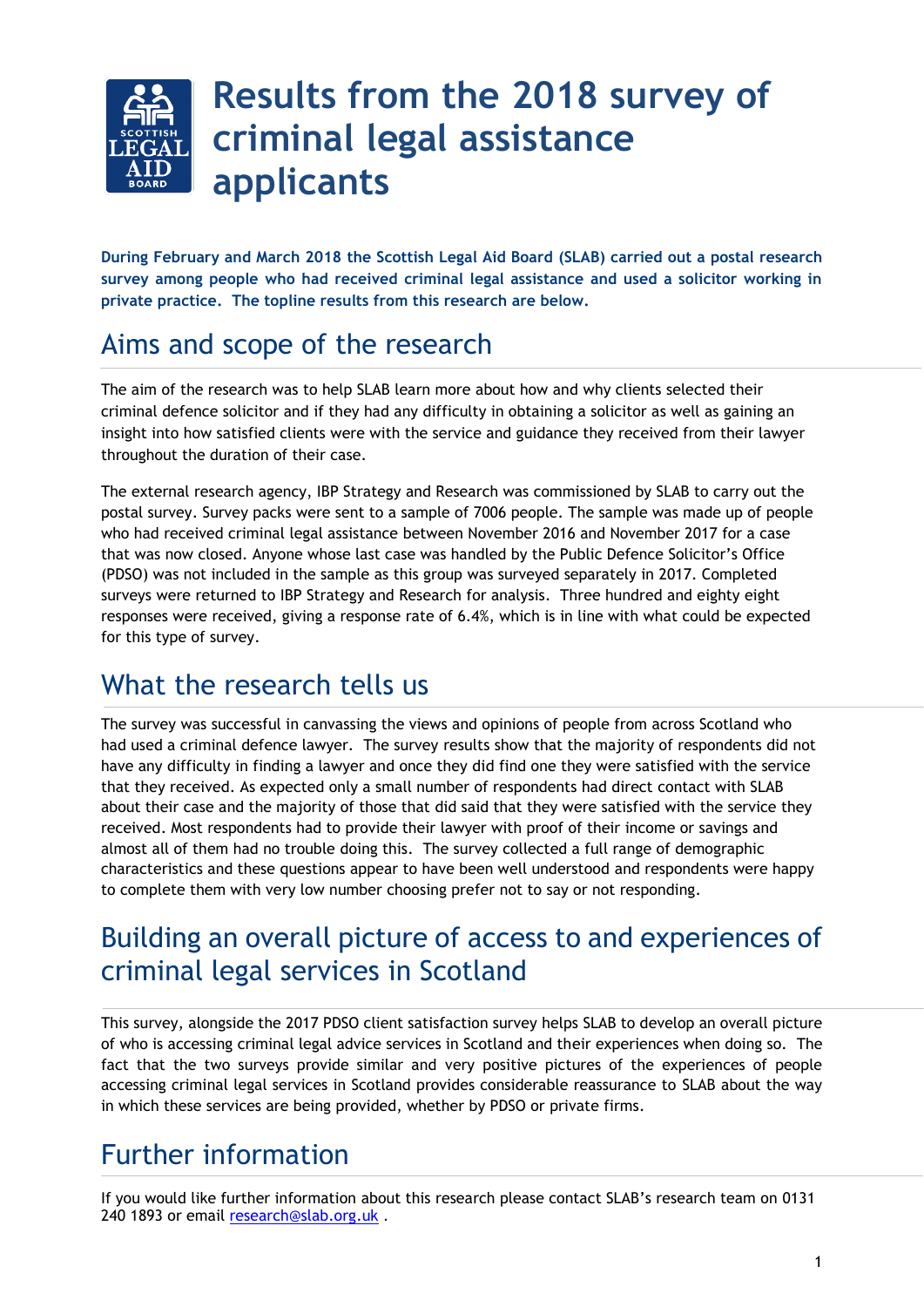| <b>Q1 Do you have any criminal cases currently ongoing?</b> Base: 386 |             |  |  |
|-----------------------------------------------------------------------|-------------|--|--|
| Yes                                                                   | 25% (n=97)  |  |  |
| No                                                                    | 72% (n=279) |  |  |
| Don't know/Can't remember<br>$3\%$ (n=10)                             |             |  |  |

## **PART 1: CHOOSING A LAWYER**

| Q2 Was it difficult finding a criminal defence lawyer to help you? Base: 388 |              |  |  |
|------------------------------------------------------------------------------|--------------|--|--|
| Yes, it was difficult                                                        | $5\%$ (n=20) |  |  |
| No, it was not difficult                                                     | 93% (362)    |  |  |
| Don't know/Can't remember                                                    | $2\%$ (n=6)  |  |  |

| <b>Q2A Why was it difficult finding a criminal defence lawyer?</b> (tick all that apply) Base:<br>20 |              |  |  |
|------------------------------------------------------------------------------------------------------|--------------|--|--|
| Not many lawyers in my local area                                                                    | $25\%$ (n=5) |  |  |
| Hard to find a lawyer who was willing to take my case on                                             | $30\%$ (n-6) |  |  |
| I did not know how to find a lawyer                                                                  | $20\%$ (n=4) |  |  |
| Other                                                                                                | $40\%$ (n=8) |  |  |

|                                                     | Q3 Why did you choose your criminal defence lawyer to represent you? Base: 386                                                                                                      |  |  |  |  |
|-----------------------------------------------------|-------------------------------------------------------------------------------------------------------------------------------------------------------------------------------------|--|--|--|--|
| They were the Duty Solicitor                        | $17\%$ (n=64)                                                                                                                                                                       |  |  |  |  |
| I had used them in the past                         | 39% (n=152)                                                                                                                                                                         |  |  |  |  |
| They were near where I lived/worked                 | $11\%$ (n=42)                                                                                                                                                                       |  |  |  |  |
| They were recommended to me                         | $32\%$ (n=124)                                                                                                                                                                      |  |  |  |  |
| I was referred to them by another<br>agency/advisor | $3\%$ (n=12)                                                                                                                                                                        |  |  |  |  |
| I saw an advert for them                            | $4\%$ (n=14)                                                                                                                                                                        |  |  |  |  |
| No particular reason                                | $5\%$ (n=20)                                                                                                                                                                        |  |  |  |  |
| Other                                               | $8\%$ (n=29)<br>'Other' reasons included choosing the<br>solicitor after an online search to find one<br>and that the solicitor had represented<br>other family members previously. |  |  |  |  |

## **PART TWO: YOUR CASE**

| Q4 Did you attend court for any part of your case? Base: 371 |              |  |  |
|--------------------------------------------------------------|--------------|--|--|
| Yes, I attended court                                        | 96% (n=357)  |  |  |
| No, I did not attend court                                   | $3\%$ (n=11) |  |  |
| Can't remember                                               | $1\%$ (n=3)  |  |  |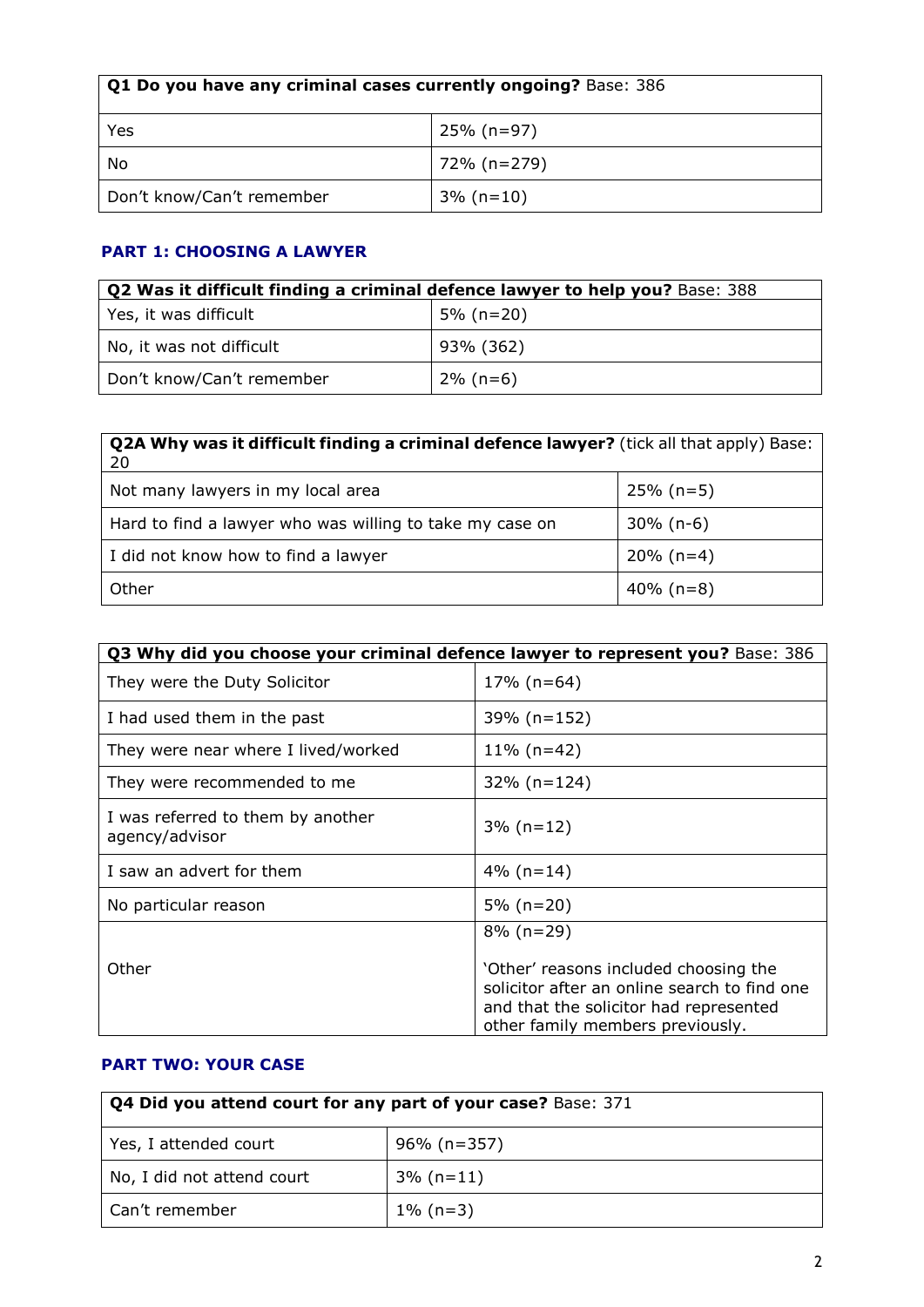**Q5 Was the outcome of your case better, worse or about the same as you expected?** Base: 368

| Better                | $50\%$ (n=183) |
|-----------------------|----------------|
| Worse                 | $16\%$ (n=59)  |
| About the same        | $26\%$ (n=96)  |
| Don't know/no opinion | $8\%$ (n=30)   |

#### **Q6 Did you give your criminal defence lawyer proof of income or savings?** Base: 367

| Yes                                                                  | $92\%$ (n=336)      |
|----------------------------------------------------------------------|---------------------|
| Proof of benefits (e.g. benefits award letter)                       | $65\%$ (n=215)<br>٠ |
| Proof of income (e.g. wage slip/bank statement)                      | 47% (n=155)<br>٠    |
| Proof of savings (e.g. bank statement/post office<br>٠<br>statement) | $30\%$ (n=101)<br>٠ |
| Proof of outgoings (e.g. bills, rent payments)                       | 24% (n=81)<br>٠     |
| Other, please write in:                                              | $\bullet$ 3% (n=9)  |
| No I did not have to give any of the above to my lawyer              | $5\%$ (n=19)        |
| Don't know/can't remember                                            | $3\%$ (n=12)        |

#### **Q7 Did you have any problems getting hold of the relevant documents, such as a payslip or a bank statement, to give to your criminal defence lawyer?** Base: 318

| Yes, I had problems getting the documents | 4% (n=14)    |
|-------------------------------------------|--------------|
| No, I did not have any problems           | 92% (n=292)  |
| Don't know/can't remember                 | $4\%$ (n=12) |

#### **Q8 Did you have any direct contact with the Scottish Legal Aid Board about your criminal case?** Base: 369

| No                        | l 80% (n=297) |
|---------------------------|---------------|
| Yes                       | 11% (n=42)    |
| Don't know/can't remember | $8\%$ (n=30)  |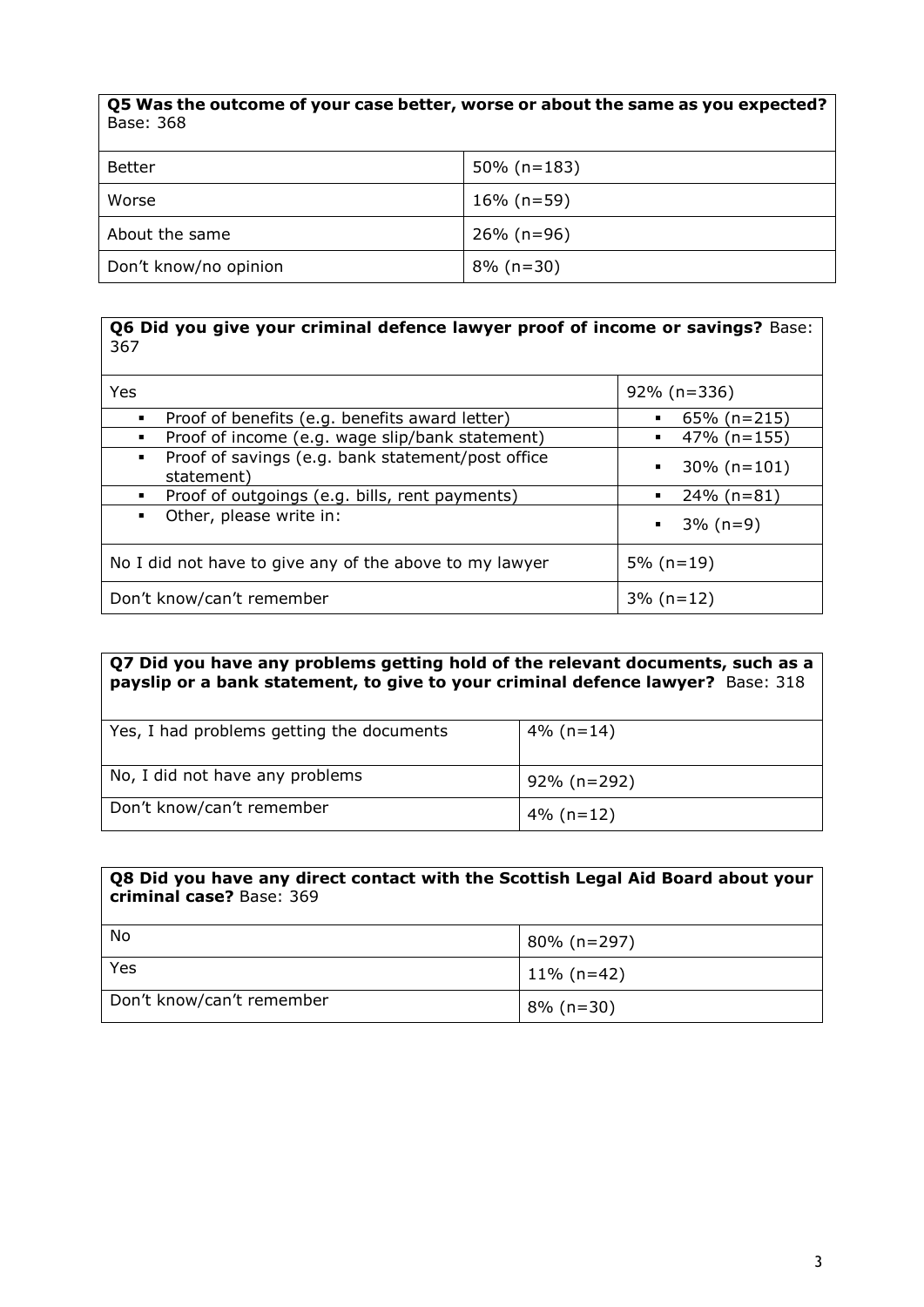### **Q8A If you had contact with the Scottish Legal Aid Board, in your opinion, was the overall service you received…** Base: 40

| Very Good       | Good            | Neither good<br>nor poor | Poor          | Very poor     | Don't<br>know/can't<br>remember |
|-----------------|-----------------|--------------------------|---------------|---------------|---------------------------------|
| 38%<br>$(n=15)$ | 45%<br>$(n-18)$ | 5%<br>$(n=2)$            | 8%<br>$(n=3)$ | 5%<br>$(n=2)$ | -                               |
| 83%             |                 |                          |               | 13%           |                                 |

#### **Q8B If you said the overall service was 'poor' or 'very poor' please tell us why in the box below.**

- *"I had to submit proof of income/savings etc. several times."*
- *"Had to change lawyer as I wasn't happy at how I was being treated. Getting funds moved from lawyer to lawyer was difficult."*

### **PART 3: YOUR VIEWS ON YOUR LAWYER**

**Q9 In your opinion was the overall service you received from your criminal defence lawyer…** Very Good Good Neither good nor poor Poor | Very poor Don't know/no opinion

| 66%<br>$(n=242)$ | 20%<br>$(n=74)$ | 5%<br>(n=20) | 3%<br>5%<br>(12)<br>$(n=18)$ |    | $1\%$<br>$(n=3)$ |
|------------------|-----------------|--------------|------------------------------|----|------------------|
| 86%              |                 |              |                              | 8% |                  |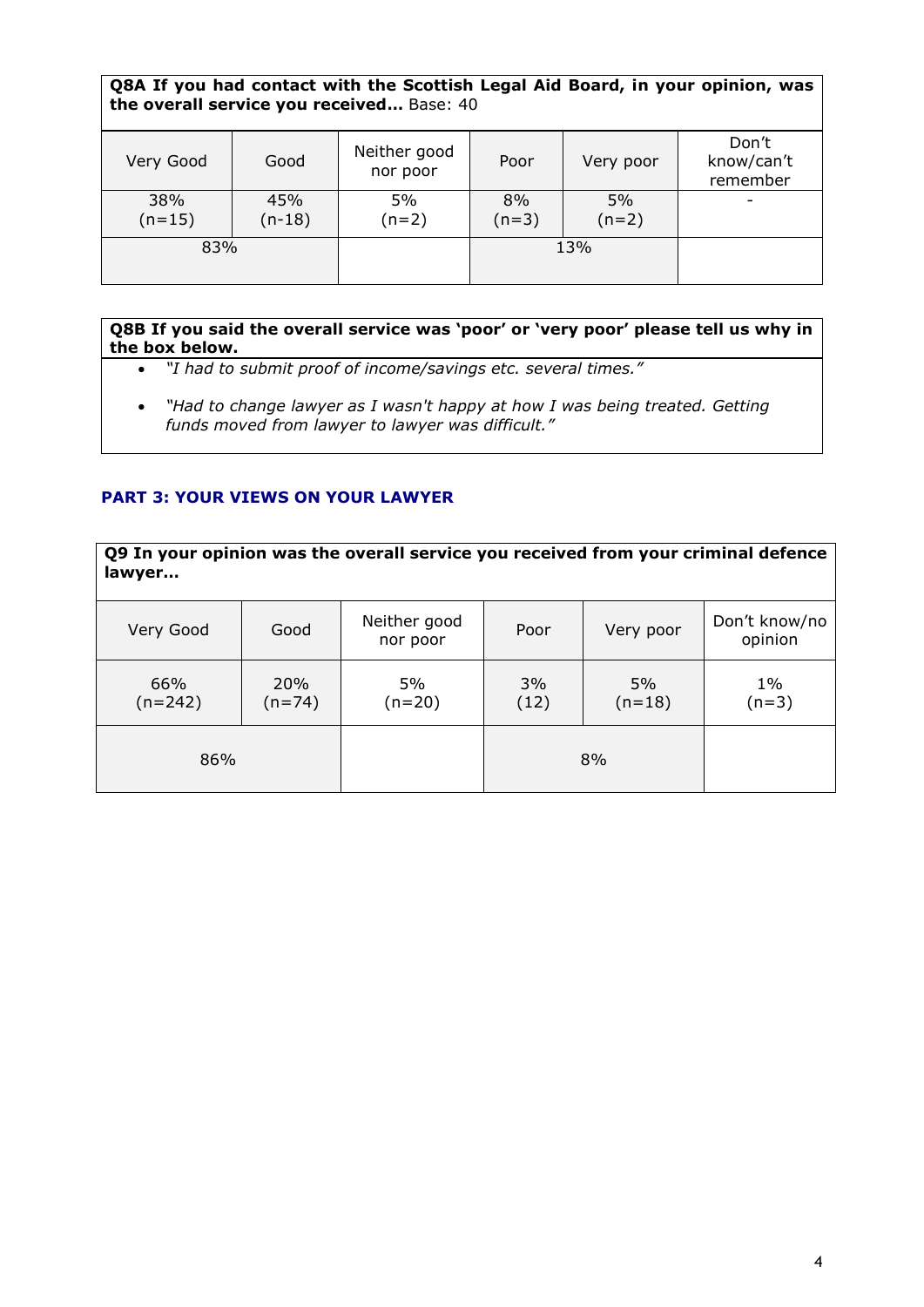| Q10 How good do you think your criminal defence lawyer was at:                                                 |                  |                 |                                 |                |                  |                             |
|----------------------------------------------------------------------------------------------------------------|------------------|-----------------|---------------------------------|----------------|------------------|-----------------------------|
|                                                                                                                | <b>Very Good</b> | Good            | <b>Neither good</b><br>nor poor | Poor           | <b>Very poor</b> | Don't<br>know/no<br>opinion |
| a) Listening to you<br>Base: 380                                                                               | 61%<br>$(n=231)$ | $27\%$ (n=103)  | 4%<br>$(n=17)$                  | 4%<br>$(n=16)$ | 3%<br>$(n=11)$   | $1\%$<br>$(n=2)$            |
|                                                                                                                | 88%              |                 |                                 |                | 7%               |                             |
| b) Explaining things clearly in a<br>way you could understand<br>Base: 351                                     | 63%<br>$(n=220)$ | 25%<br>$(n=87)$ | 4%<br>$(n=14)$                  | 4%<br>$(n=15)$ | 3%<br>$(n=11)$   | $1\%$<br>$(n=4)$            |
|                                                                                                                | 88%              |                 |                                 |                | 7%               |                             |
| c) Explaining at the start of your<br>case the evidence against you<br>and your options for what to do<br>next | 59%<br>$(n=223)$ | $27\%$ (n=101)  | 5%<br>$(n=18)$                  | 4%<br>$(n=15)$ | 3%<br>$(n=13)$   | $1\%$<br>$(n=5)$            |
| Base: 375                                                                                                      |                  |                 |                                 |                |                  |                             |
|                                                                                                                | 86%              |                 |                                 | 7%             |                  |                             |
| d) Keeping you up to date on the<br>progress of your case<br>Base: 378                                         | 56%<br>$(n=212)$ | $27\%$ (n=101)  | 6%<br>$(n=24)$                  | 5%<br>$(n=19)$ | 5%<br>$(n=20)$   | $1\%$<br>$(n=2)$            |
|                                                                                                                | 83%              |                 |                                 |                | 10%              |                             |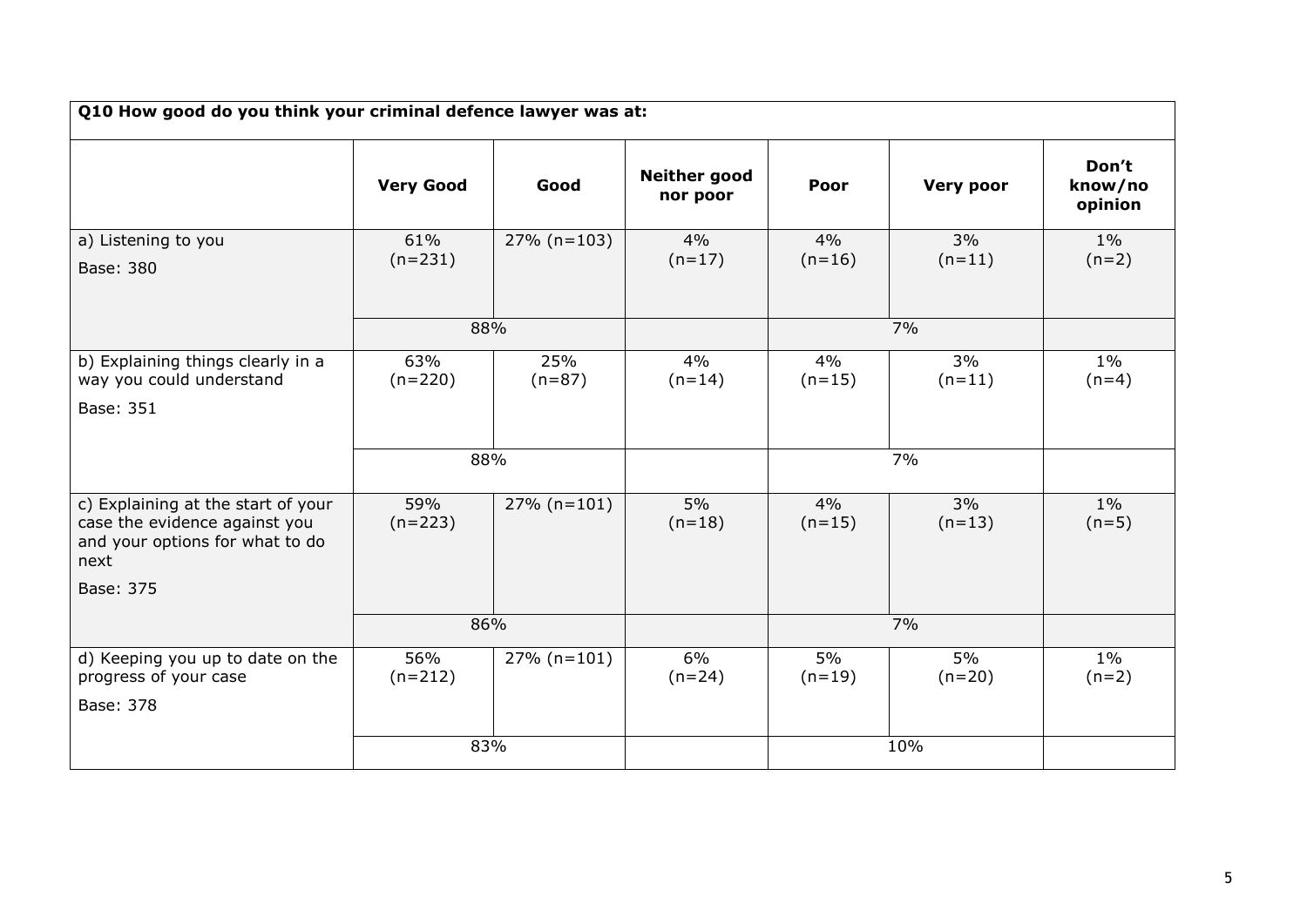| e) Preparing you for what would<br>happen in court                             | 55%<br>$(n=207)$ | $28\%$ (n=103)  | 6%<br>$(n=22)$ | 5%<br>$(n=20)$ | 5%<br>$(n=20)$ | $1\%$<br>$(n=3)$ |
|--------------------------------------------------------------------------------|------------------|-----------------|----------------|----------------|----------------|------------------|
| Base: 374                                                                      |                  |                 |                |                |                |                  |
|                                                                                |                  |                 |                |                |                |                  |
|                                                                                | 83%              |                 |                | 10%            |                |                  |
| f) Advising you about the likely<br>outcome of your case                       | 54% (n=203)      | $28\%$ (n=106)  | 7%<br>$(n=28)$ | $4\%$ (n=15)   | 5%<br>$(n=20)$ | $1\%$<br>$(n=2)$ |
| Base: 374                                                                      | 82%              |                 |                | 9%             |                |                  |
| g) Representing you in the court<br>room (if your case went to court)          | 64%<br>$(n=236)$ | 21%<br>$(n=77)$ | 5%<br>$(n=19)$ | 5%<br>$(n=17)$ | 5%<br>$(n=17)$ | $1\%$<br>$(n=5)$ |
| Base: 371                                                                      |                  |                 |                |                |                |                  |
|                                                                                |                  |                 |                |                |                |                  |
|                                                                                | 85%              |                 |                | 10%            |                |                  |
| h) Explaining the outcome of<br>your case to you and what would<br>happen next | 60%<br>$(n=224)$ | 27%<br>$(n=99)$ | 4%<br>$(n=14)$ | 4%<br>$(n=14)$ | 5%<br>$(n=17)$ | $1\%$<br>$(n=4)$ |
| Base: 372                                                                      | 87%              |                 |                |                | 9%             |                  |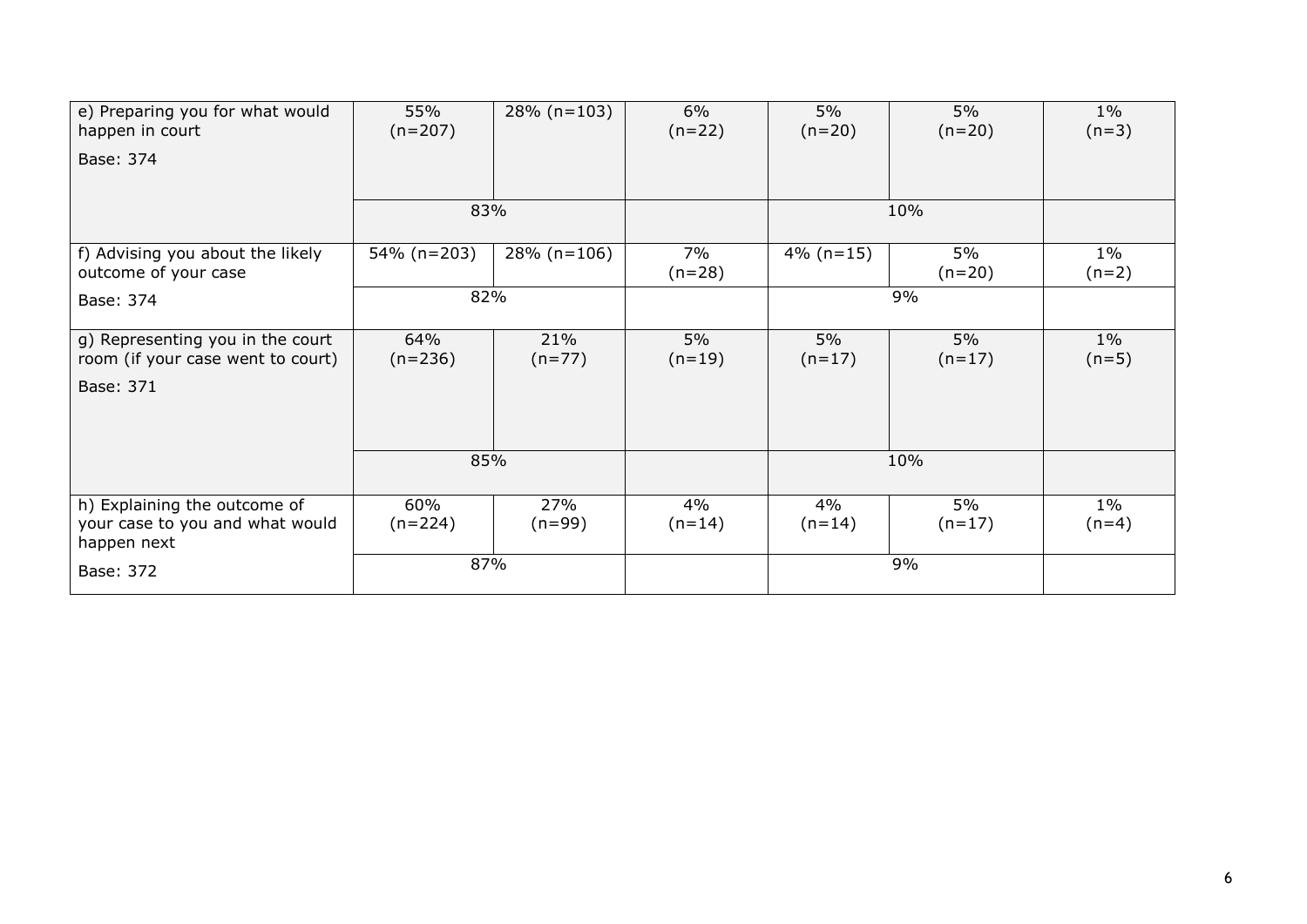### **Q11 Would you use the same criminal defence lawyer again if you needed one in the future?**

| Base: 383             |                |  |  |
|-----------------------|----------------|--|--|
| Yes                   | $85\%$ (n=326) |  |  |
| No                    | $13\%$ (n=49)  |  |  |
| Don't know/no opinion | $2\%$ (n=8)    |  |  |

#### **Q12 Is there anything else you would like to tell us about your experience of using a criminal defence lawyer or about the Scottish Legal Aid Board?**

The majority of comments were positive, complementing SLAB and/or the solicitor on the service delivered.

*"I received an excellent and professional service from my solicitor"*

*"I thought my lawyer and the Scottish Legal Aid Board were very good indeed"*

*"Legal aid board is a vital service"*

Some mentioned that they found it difficult having more than one lawyer dealing with their case or not having enough time with their lawyer before their case went to court:

*"My lawyer seemed to have a lot of other work and appeared to be too busy to be overly bothered with my cases on various occasions."*

*"I felt I was passed around to so many different lawyers, I didn't have consistency which left me feeling beyond words."*

*"I had 3 different lawyers from the same company; one for every time I was in court until the trial."*

*"I would have appreciated discussions being held prior to court day, rather than being rushed on the day. Didn't appreciate the lack of privacy during such discussions, especially with some of the other clientele present outside the courtroom."*

## **Q13 How many times have you been prosecuted for a criminal offence (including the one you have told us about in this survey)?**

Base: 376

|                           | 32% (120)     |
|---------------------------|---------------|
| $2 - 5$                   | 30% (114)     |
| $6 - 10$                  | $11\%$ (n=40) |
| More than 10              | 19% (n=73)    |
| Don't know/can't remember | $8\%$ (n=29)  |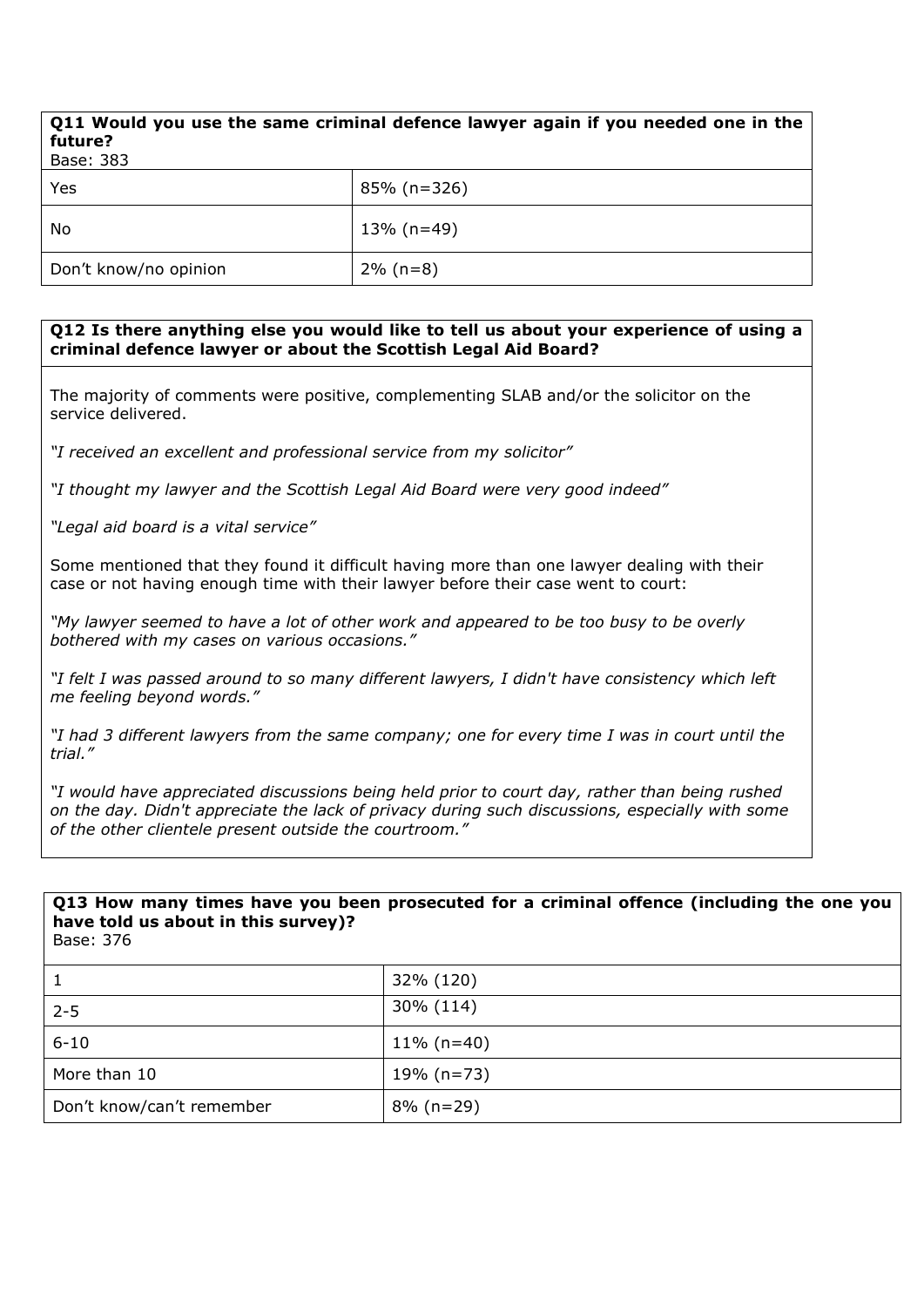### **PART 4: ABOUT YOU**

| <b>Q14 Are you?</b> Base: 383 |                |  |  |
|-------------------------------|----------------|--|--|
| Male                          | 74% (n=283)    |  |  |
| Female                        | $26\%$ (n=100) |  |  |
| Prefer not to say             | -              |  |  |

| Q15 What age range are you in? Base: 384 |               |  |  |
|------------------------------------------|---------------|--|--|
| $18 - 24$                                | $15\%$ (n=59) |  |  |
| $25 - 34$                                | $22\%$ (n=83) |  |  |
| $35 - 44$                                | $25\%$ (n=96) |  |  |
| 45-54                                    | $24\%$ (n=91) |  |  |
| $55 - 64$                                | $10\%$ (n=37) |  |  |
| $65+$                                    | $5\%$ (n=18)  |  |  |
| Prefer not to say                        | -             |  |  |

| Q16 Do you have a long-standing illness, health problem or disability that limits your<br>daily activity or the kind of work that you do? Base: 378 |             |  |  |
|-----------------------------------------------------------------------------------------------------------------------------------------------------|-------------|--|--|
| Yes                                                                                                                                                 | 54% (n=206) |  |  |
| No                                                                                                                                                  | 39% (n=146) |  |  |
| Prefer not to say                                                                                                                                   | 7% (n=26)   |  |  |

| Q17 What is your ethnic group? Base: 377  |                          |  |  |
|-------------------------------------------|--------------------------|--|--|
| Prefer not to say                         | $1\%$ (n=3)              |  |  |
|                                           |                          |  |  |
| A. WHITE                                  |                          |  |  |
| Scottish                                  | $86\%$ (n=323)           |  |  |
| Other British                             | $7\%$ (n=26)             |  |  |
| Irish                                     | $1\%$ (n=2)              |  |  |
| Gypsy/Traveller                           | $\overline{\phantom{0}}$ |  |  |
| Polish                                    | $1\%$ (n=4)              |  |  |
| Any other white ethnic group              | $2\%$ (n=9)              |  |  |
|                                           |                          |  |  |
| <b>B. MIXED OR MULTIPLE ETHNIC GROUPS</b> |                          |  |  |
| Any mixed or multiple ethnic groups       | $0\%$ (n=1)              |  |  |
|                                           |                          |  |  |